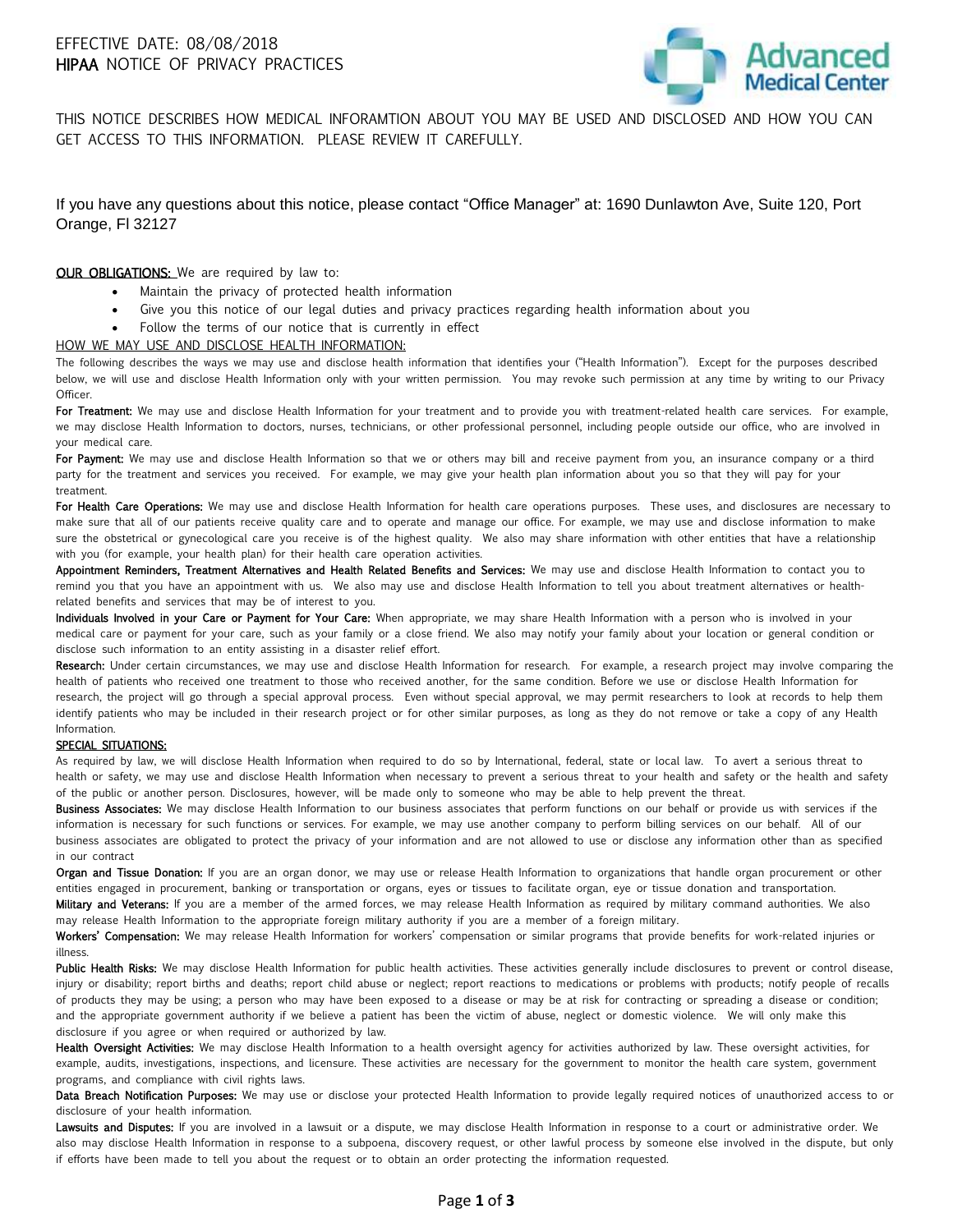# EFFECTIVE DATE: 08/08/2018 HIPAA NOTICE OF PRIVACY PRACTICES



Law Enforcement: We may release Health Information if asked by a law enforcement official if the information: (1) in response to a court order, subpoena, warrant, summons or similar process; (2) limited information to identify or locate a suspect, fugitive, material witness, or missing person; (3) about the victim of a crime, even if under certain very limited circumstances, we are unable to obtain the persons agreement; (4) about a death we believe may be the result of criminal conduct; (5) about criminal conduct on our premises; and (6) in an emergency to report a crime, the location of the crime or victims, or the identity, description or location of the person who committed the crime.

Coroners, Medical Examiners and Funeral Directors: We may release Health Information to a coroner or medical examiner. This may be necessary, for example, to identify a deceased person or determine the cause of death. We also may release Health Information to funeral directors as necessary for their duties.

National Security and Intelligence Activities: We may release Health Information to authorized federal officials for intelligence, counter-intelligence, and other national security activities authorized by law.

Protective Services for the President and Others: We may disclose Health Information to authorized federal officials, so they may provide protection to the President, other authorized persons or foreign heads of state or to conduct special investigations.

Inmates or Individuals in Custody: If you are an inmate of a correctional institution or under the custody of a law enforcement official, we may release Health Information to the correctional institution or law enforcement official. This release would be necessary if: (1) for the institution to provide you with health care; (2) to protect your health and safety or the health and safety of others; (3) the safety and security of the correctional institution.

USES AND DISCLOSURES THAT REQUIRE US TO GIVE YOU AN OPPORTUNITY TO OBJECT AND OPT

Individuals involved in your care or payment for your care: Unless you object, we may disclose to a member of your family, a relative, a close friend or any other person you identify, your Protected Health Information that directly relates to that person's involvement in your care., if you are unable to agree or object to such disclosure, we may disclose such information as necessary if we determine that it is in your best interest based on our professional judgement.

Disaster Relief: We may disclose your Protected Health Information to disaster relief organizations that seek your Protected Health Information to coordinate your care or notify family and friends of your location or condition in a disaster. We will provide you with an opportunity to agree or object to such a disclosure whenever we practically can do so.

### YOUR WRITTEN AUTHORIZATION IS REQUIRED FOR OTHER USES AND DISCLOSURES

The following uses and disclosures of your Protected Health Information will be made only with your written authorization:

- 1. Uses and disclosures of Protected Health Information for marketing purposes
- 2. Disclosures that constitute a sale of your Protected Health Information

Other uses and disclosures of Protected Health Information not covered by this Notice or the laws that apply to us will be made only with your written authorization. If you do give us an authorization, you may revoke it any time by submitting a written revocation to our Privacy Officer and we will no longer disclose Protected Health Information under the authorization. But disclosure that we made in reliance on your authorization before you revoked it will not be affected by the revocation.

#### YOUR RIGHTS.

You have the following rights regarding Health Information we have about you:

Right to Inspect and Copy: You have a right to inspect and copy Health Information that may be used to make decisions about your care of payment for your care. This includes medical and billing records, other than psychotherapy notes. To inspect and copy this Health Information, you must make for your request in writing, to "Office Manager" at 1690 Dunlawton Ave, Suite 120 Port Orange, FL 32127. We have up to 30 days to make your Protected Health Information available to you and we may charge you a reasonable fee for the costs of copying, mailing or other supplies associated with your request. We may not charge you a fee if you need the information for a claim for benefits under the Social Security Act or any other state of federal needs-based benefit program. We may deny your request in certain limited circumstances. If we do deny your request, you have the right to have the denial reviewed by a licensed healthcare professional who was note directly involved in the denial of your request, and we will comply with the outcome of the review. Right to an Electronic Copy of Electronic Medical Records: If your Protected Health Information is maintained in an electronic format (known as an electronic medical record or an electronic health record), you have the right to request that an electronic copy of your record be given to you or transmitted to

another individual or entity. We will make every effort to provide access to your Protected Health Information in the form of format you request, if it is readily producible in such form or format. If the Protected Health Information is not readily producible in the form or format you request your record will be provided in either our standard electronic format or if you do not want this form or format, a readable hard copy form. We may charge you a reasonable, cost-based fee for the labor associated with transmitting the electronic medical record.

Right to Get Notice of a Breach: You have the right to be notified upon a breach of any of your unsecured Protected Health Information.

Right to Ament: If you feel that Health Information we have is incorrect or incomplete, you may ask us to amend the information. You have the right to request an amendment for as long as the information is kept by or for our office. To request an amendment, you must make your request, in writing, to "Office Manager" at 1690 Dunlawton Ave, Suite 120, Port Orange, FL 32127.

Right to an Accounting of Disclosures: You have the right to request a list of certain disclosures we made of Health Information for purposes other than treatment, payment and health care operations or for which you provided written authorization. To request an accounting of disclosures, you must make your request, in writing to "Office Manager" at 1690 Dunlawton Ave, Suite 120, Port Orange, FL 32127.

Right to Request Restrictions: You have the right to request a restriction or limitation on the Health Information we use or disclose for treatment, payment, or health care operations. You also have the right to request a limit on the Health Information we disclose to someone involved in your care or the payment of your care, like a family member or friend. For example, you may ask that we not share information about a diagnosis or treatment with your spouse. To request a restriction, you much make your request, in writing, to "Office Manager" at 1690 Dunlawton Ave, Suite 120, Port Orange, FL 32127. We are not required to agree to agree to your request unless you are asking us to restrict the use and disclosure of your Protected Health Information to a health plan for payment or health care operation purposes and such information you wish to restrict pertains solely to a health care item or service for which you have paid us "out-of-pocket" in full. If we agree, we will comply with your request unless the information is needed to provide you with emergency treatment. Out-Of-Pocket-Payments: If you paid out-of-pocket (or in other words, you have requested that we not bill your health plan) in full for a specific item or

service, you have the right to ask that your Protected Health Information with respect to that (item or service, not be disclosed to a health plan for purposes of payment or health care operations, and we will honor that request.